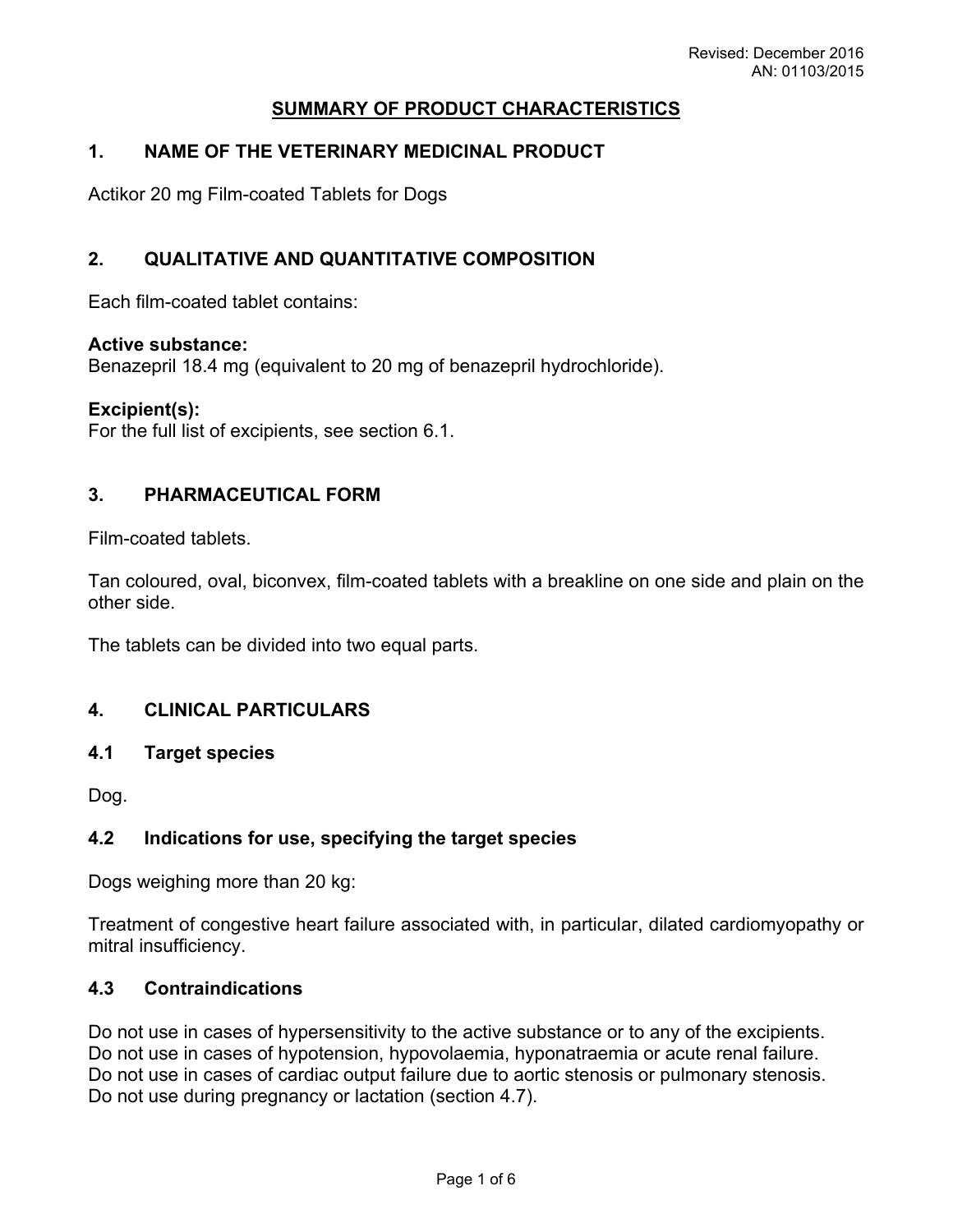### **4.4 Special warnings for each target species**

None.

#### **4.5 Special precautions for use**

#### Special precautions for use in animals

 No evidence of renal toxicity to the veterinary medicinal product has been observed in dogs during clinical trials, however, as is routine in cases of chronic kidney disease, it is recommended to monitor plasma creatinine, urea and erythrocyte counts during therapy.

#### Special precautions to be taken by the person administering the veterinary medicinal product to animals

- ACE inhibitors have been found to affect the unborn child during pregnancy in humans. Pregnant women should take special care to avoid accidental exposure, including handto-mouth contact.
- Wash hands after use.
- Benazepril may cause hypotension after oral ingestion.
- In case of accidental ingestion, particularly by children, seek medical advice immediately and show the package leaflet or the label to the physician.

#### **4.6 Adverse reactions (frequency and seriousness)**

In double-blind clinical trials in dogs with congestive heart failure, the incidence of adverse reactions in treated dogs was lower than that observed in placebo-treated dogs.

A small number of dogs may exhibit transient vomiting, incoordination or signs of fatigue.

In dogs with chronic kidney disease, the product may increase plasma creatinine concentrations at the start of therapy. A moderate increase in plasma creatinine concentrations following administration of ACE inhibitors is compatible with the reduction in glomerular hypertension induced by these agents, and is therefore not necessarily a reason to stop therapy in the absence of other signs.

### **4.7 Use during pregnancy, lactation or lay**

Studies in laboratory animals (rats) have shown embryotoxic effects of benazepril at nonmaternotoxic doses (malformations of the foetal urinary system). Benazepril administered to cats at a daily dose of 10 mg/kg for 52 weeks resulted in the reduction of ovary/oviduct weights. In humans ACE inhibitors have been found to be teratogenic during pregnancy. Do not use in breeding, pregnant or lactating dogs as the safety of the product in these animals has not been tested.

#### **4.8 Interaction with other medicinal products and other forms of interaction**

None known in dogs.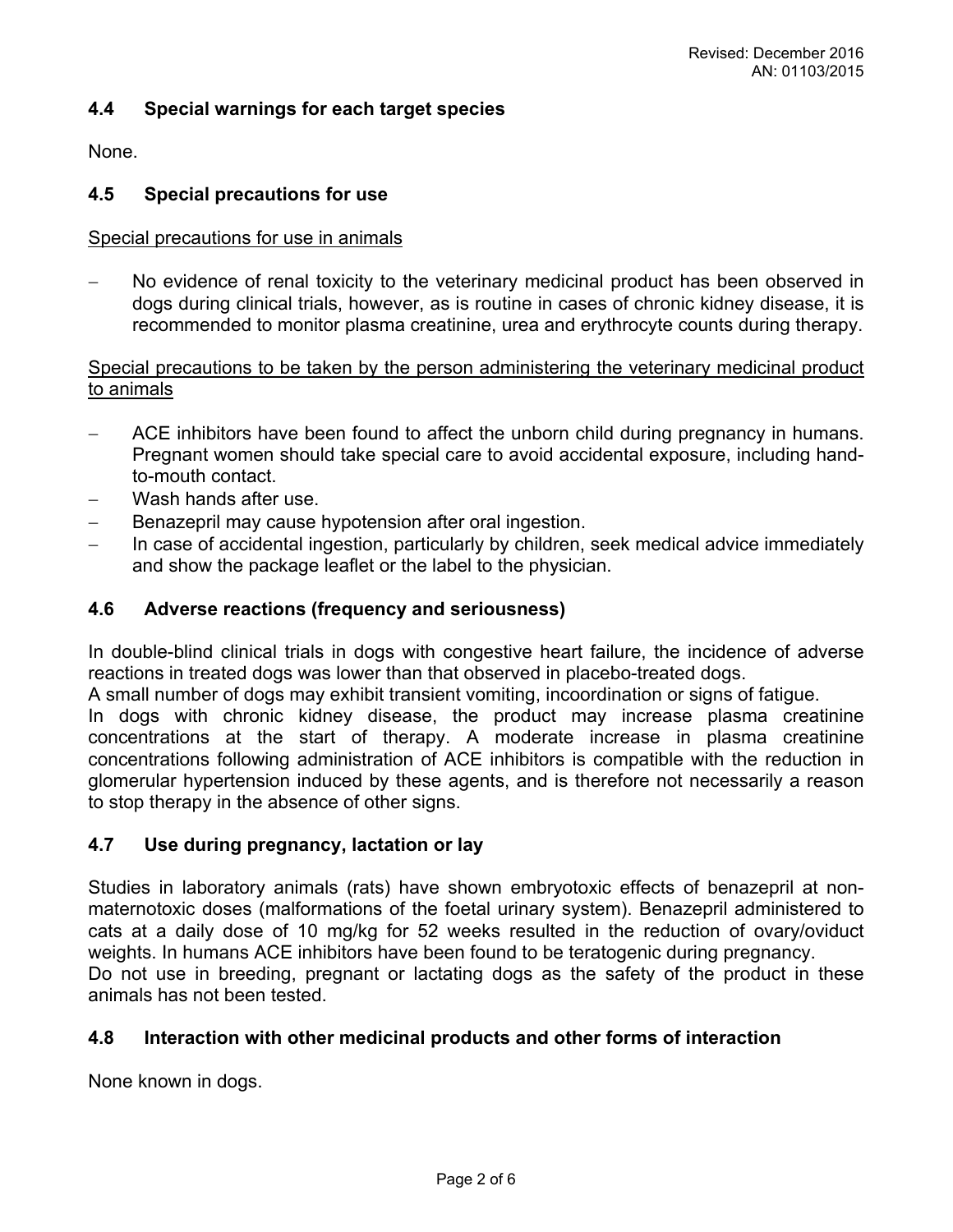In dogs with heart failure, Benazepril hydrochloride has been given in combination with digoxin, diuretics and anti-arrythmic drugs without demonstrable adverse interactions. In human, the combination of ACE inhibitors and NSAIDs can lead to reduced anti-hypertensive efficacy or impaired renal function. The combination of the product and other antihypertensive agents (e.g. calcium channel blockers,  $\beta$ -blockers or diuretics), anaesthetics or sedatives may lead to additive hypotensive effects. Therefore concurrent use of NSAIDs or other medications with a hypotensive effect should be considered with care. Renal function and signs of hypotension (lethargy, weakness etc) should be closely monitored and treated as necessary.

Interactions with potassium preserving diuretics like spironolactone, triamterene or amiloride cannot be ruled out. It is recommended to monitor plasma potassium levels when using benazepril in combination with a potassium sparing diuretic as life threatening reactions are a possibility.

### **4.9 Amounts to be administered and administration route**

For oral use.

The therapeutic oral dose is 0.25 mg benazepril hydrochloride/kg body weight once daily, with or without food according to the following dose regime:

Dogs weighing 5-10 kg: ½ Actikor 5 mg tablet. Dogs weighing 11-20 kg: 1 Actikor 5 mg tablet. Dogs weighing 21-40 kg: ½ Actikor 20 mg tablet. Dogs weighing 41-80 kg: 1 Actikor 20 mg tablet.

The dose may be doubled (0.5 mg benazepril hydrochloride/kg body weight) still administered once daily, if judged clinically necessary and advised by the veterinary surgeon.

#### **4.10 Overdose (symptoms, emergency procedures, antidotes), if necessary**

The product reduced erythrocyte counts in normal dogs when dosed at 150 mg/kg body weight once daily for 12 months, but this effect was not observed at the recommended dose during clinical trials in dogs.

Transient reversible hypotension may occur in cases of accidental overdosage. Therapy should consist of intravenous infusion of warm isotonic saline.

#### **4.11 Withdrawal period(s)**

Not applicable.

### **5. PHARMACOLOGICAL PROPERTIES**

Pharmacotherapeutic group: Cardiovascular system, agents acting on the renin- angiotensin system, ACE inhibitors, plain, benazepril. ATCvet code: QC09AA07.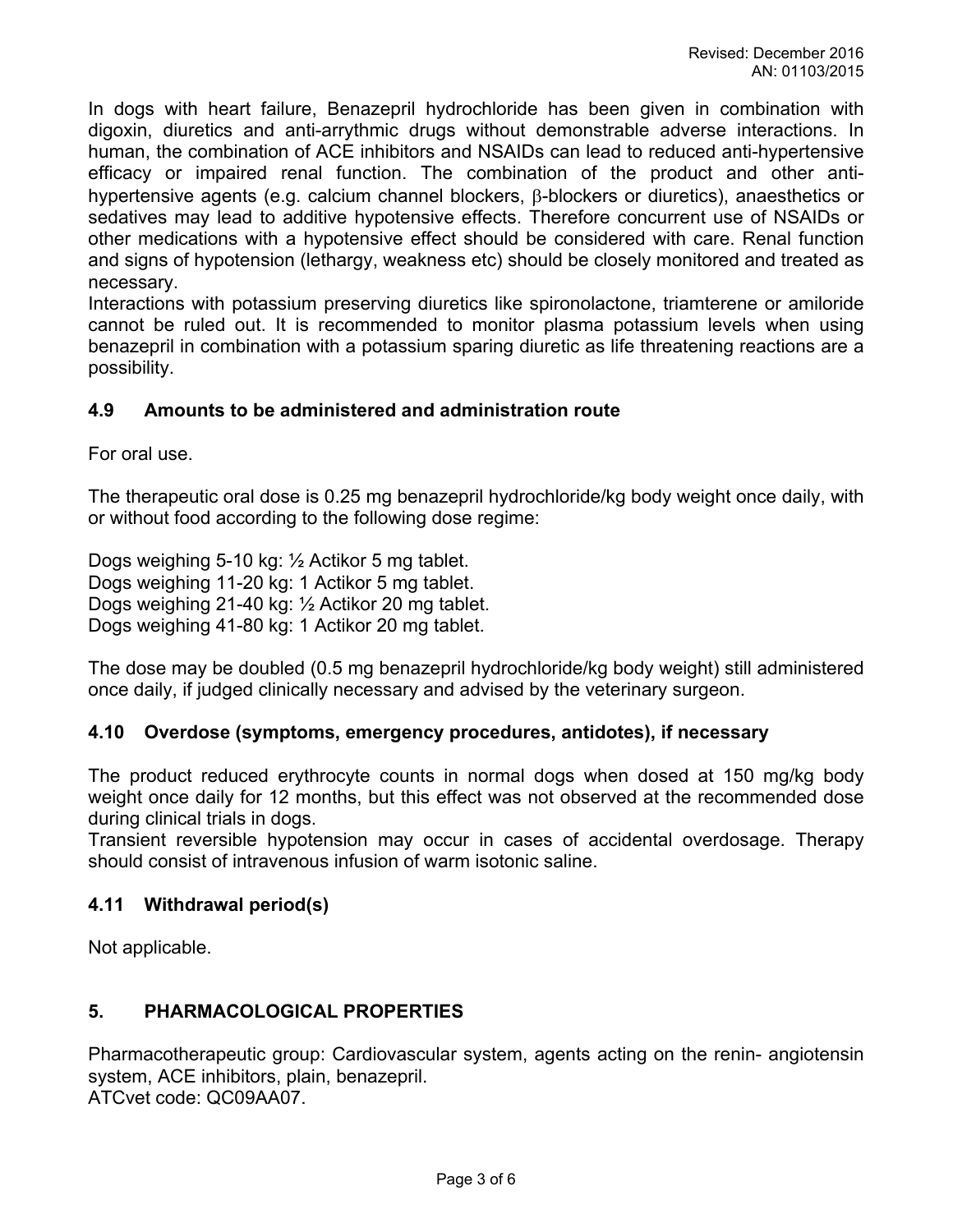# **5.1 Pharmacodynamic properties**

Benazepril hydrochloride is a prodrug hydrolysed *in vivo* to its active metabolite, benazeprilat. Benazeprilat is a highly potent and selective inhibitor of angiotensin converting enzyme (ACE), thus preventing the conversion of inactive angiotensin I to active angiotensin II. Therefore, it blocks effects mediated by angiotensin II, including vasoconstriction of both arteries and veins, retention of sodium and water by the kidney.

The product causes long-lasting inhibition of plasma ACE activity with more than 95% inhibition at peak effect and significant activity (>80%) persisting 24 hours after dosing.

# **5.2 Pharmacokinetic particulars**

After oral administration of benazepril hydrochloride, peak levels of benazepril are attained rapidly (tmax 0.5 h) and decline quickly as the drug is partially metabolised by liver enzymes to benazeprilat. Unchanged benazepril and hydrophilic metabolites account for the remainder. Peak benazeprilat concentrations (Cmax of 26.7 ng/ml after a dose of 0.5 mg/kg benazepril hydrochloride) are achieved with a Tmax of 1.25h. The systemic bioavailability is incomplete (~13%) due to incomplete absorption (38%) and first pass metabolism.

Benazeprilat concentrations decline biphasically: the initial fast phase  $(t_{1/2}=1.7h)$  represents elimination of free drug, while the terminal phase  $(t_{1/2}=19h)$  reflects the release of benazeprilat that was bound to ACE, mainly in the tissues. Benazepril and benazeprilat are extensively bound to plasma proteins, and in tissues are found mainly in the liver and kidney.

There is no significant difference in the pharmacokinetics of benazeprilat when benazepril hydrochloride is administered to fed or fasted dogs.

Repeated administration of the product leads to slight bioaccumulation of benazeprilat (R=1.47 with 0.5 mg/kg), steady state being achieved within a few days (4 days).

Benazeprilat is excreted via the biliary (54%) and urinary (46%) routes. The clearance of benazeprilat is not affected in dogs with impaired renal function and therefore no adjustment of the product dose is required in cases of renal insufficiency.

### **6. PHARMACEUTICAL PARTICULARS**

### **6.1 List of excipients**

Colloidal anhydrous silica Cellulose, Microcrystalline Lactose monohydrate Pregelatinised maize starch **Crospovidone** Hypromellose Iron oxide red (E172) Iron oxide yellow (E172) Macrogol 8000 Purified Talc Titanium dioxide (E171) Zinc Stearate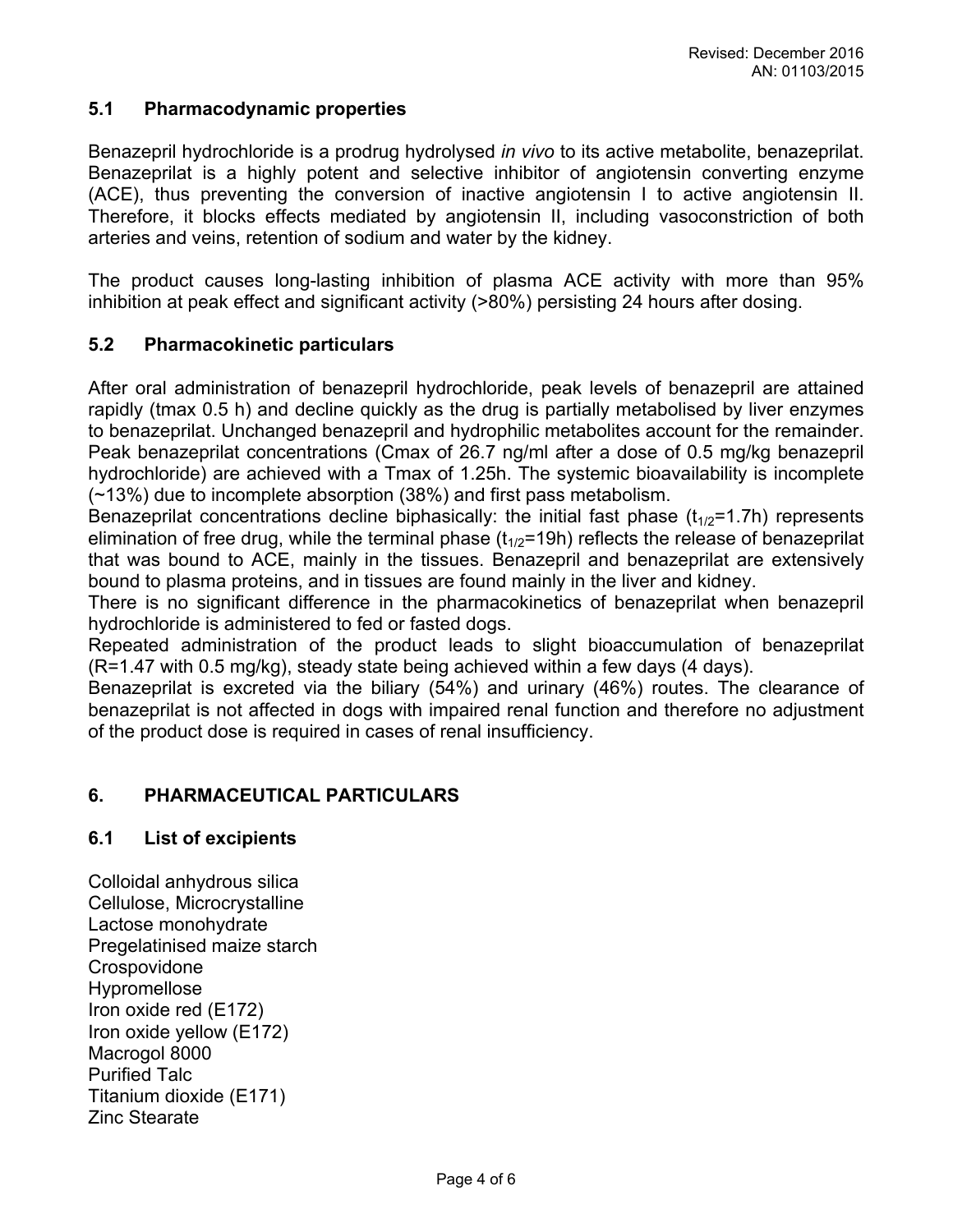# **6.2 Incompatibilities**

Not applicable.

# **6.3 Shelf life**

Shelf life of the veterinary medicinal product as packaged for sale  $-3$  years.

# **6.4. Special precautions for storage**

Do not store above 30 °C.

**In case of using halved tablets: Return any remaining half tablet to the opened blister pocket. Use the remaining half tablet for the next administration.**

### **6.5 Nature and composition of immediate packaging**

Tablets are presented in aluminium foil blister packs of 14, 28, 56, 84 and 140 tablets.

Not all pack sizes may be marketed.

## **6.6 Special precautions for the disposal of unused veterinary medicinal product or waste materials derived from the use of such products**

Any unused veterinary medicinal product or waste materials derived from such veterinary medicinal product should be disposed of in accordance with local requirements.

# **7. MARKETING AUTHORISATION HOLDER**

Ecuphar NV Legeweg 157-i B-8020, Oostkamp **Belgium** 

# **8. MARKETING AUTHORISATION NUMBER(S)**

Vm 32742/4007

# **9. DATE OF FIRST AUTHORISATION**

29 July 2011

# **10 DATE OF REVISION OF THE TEXT**

December 2016